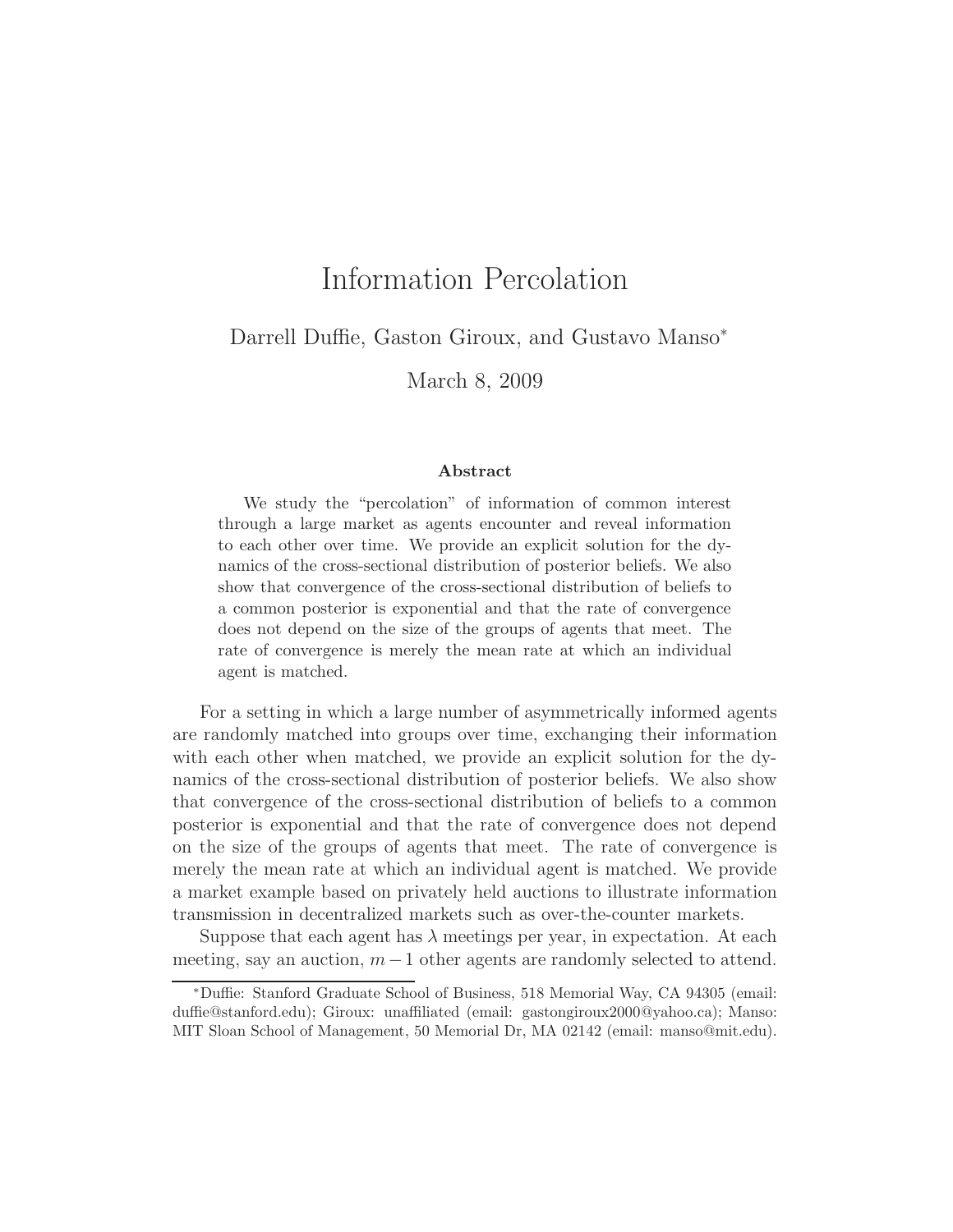Each agent at the meeting reveals to the others a summary statistic of his or her posterior, such as a bid for an asset, reflecting the agent's originally endowed information and any information learned from prior meetings. Over time, the conditional beliefs held across the population of agents regarding a variable of common concern (such as the payoff of the auctioned asset) converge to a common posterior. We construct an associated mathematical model of information transmission and calculate explicitly the cross-sectional distribution of the posterior beliefs held by the agents at each time. We show that convergence of these posteriors to a common posterior is exponential at the rate of  $\lambda$ , regardless of the number m of agents at each meeting.

An important role of markets and organizations, as argued for example by Friedrich Hayek (1945) and Kenneth Arrow (1974), is to facilitate the transmission of information that is dispersedly held by its participants. Our results suggest that varying the size of the groups in which individuals exchange information does not facilitate information transmission, at least in terms of the rate of convergence of posteriors. This point is further addressed at the end of the paper.

Previous studies have considered the problem of information aggregation in various contexts. For example, Sanford Grossman (1981) proposes the concept of rational-expectations equilibrium to capture the idea that prices aggregate information that is disperse in the economy. Robert Wilson (1977), Paul Milgrom (1981), Xavier Vives (1993), Wolfgang Pesendorfer and Jeroen Swinkels (1997), and Philip Reny and Motty Perry (2006) provide strategic foundations for the rational-expectations equilibrium concept in centralized markets. In a number of important settings, however, agents learn from local interactions. For example, in over-the-counter markets, agents learn from the bids of other agents in privately held auctions. Asher Wolinsky (1990), Max Blouin and Roberto Serrano (2001), and Michael Golosov, Guido Lorenzoni, and Aleh Tsyvinski (2008) study information percolation in these markets.<sup>1</sup> In social learning settings, agents learn from direct interactions with other agents. Abhijit Banerjee and Drew Fudenberg (2004) study information percolation in a social learning context. In contrast to previous studies of learning through local interactions, we allow for meetings that have more than two agents, and we explicitly characterize the percolation of information and

<sup>&</sup>lt;sup>1</sup> Ariel Rubinstein and Asher Wolinsky (1985) and Douglas Gale (1986a, 1986b) study decentralized markets without asymmetric information. Mark Satterthwaite and Artyom Shneyerov (2003) study decentralized markets with private-value asymmetric information.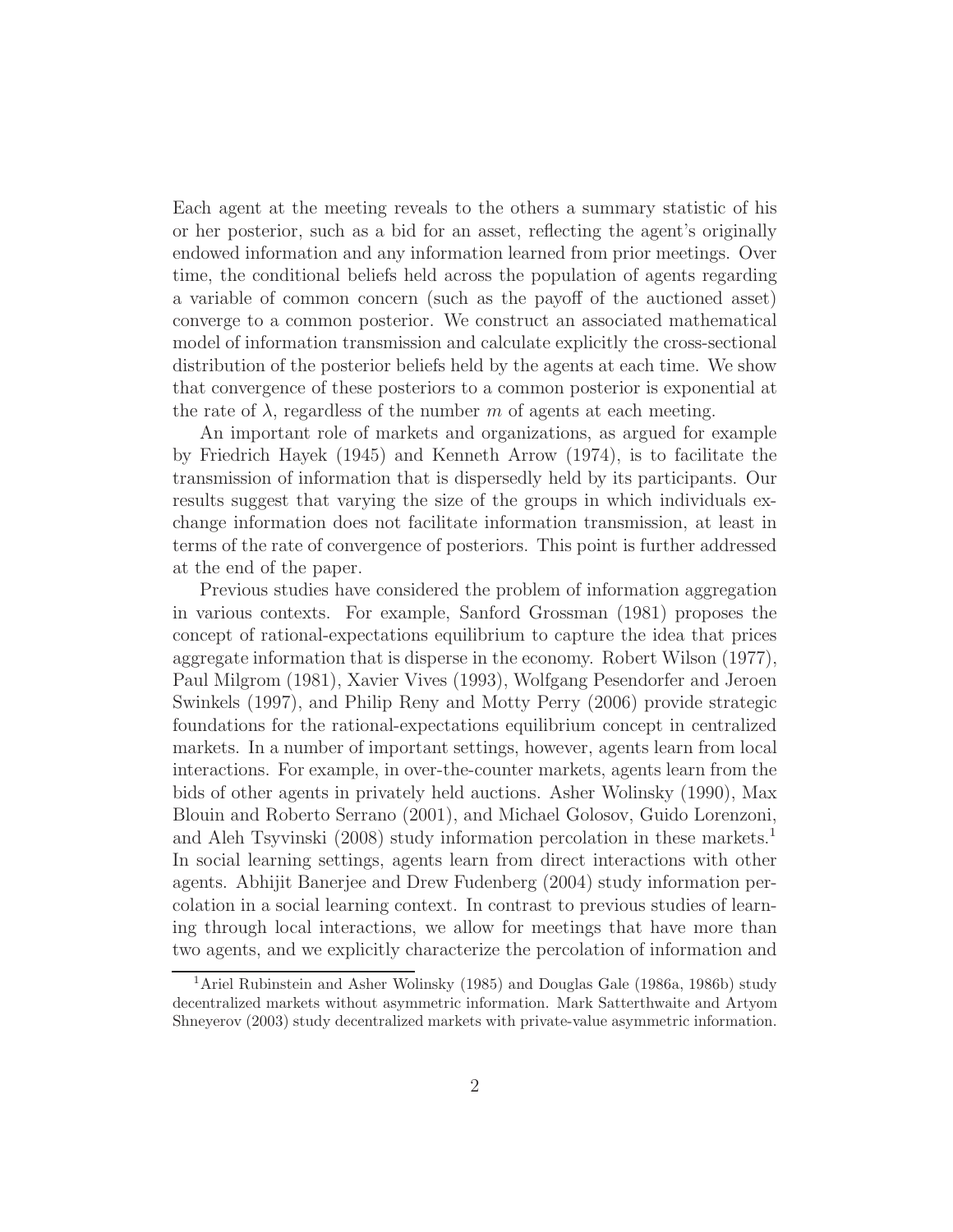provide rates of convergence of the cross-sectional distribution of beliefs to a common posterior.

Our results extend those of Darrell Duffie and Gustavo Manso (2007), who provided an explicit formula for the Fourier transform of the cross-sectional distribution of posterior beliefs in the same setting, but did not offer an explicit solution for the distribution itself, and did not characterize the rate of convergence of the distribution.

Section I provides the model setting. Section II provides our results for the traditional search-market setting of bilateral  $(m = 2)$  contacts. This also serves as an introduction to the results for the case of general  $m$ , which are presented in Section III.

### I The Basic Model

The model of information percolation is that of Duffie and Manso (2007). A probability space  $(\Omega, \mathcal{F}, P)$  and a "continuum" (a non-atomic finite measure space  $(G, \mathcal{G}, \gamma)$  of agents are fixed. Without loss of generality, the total quantity  $\gamma(G)$  of agents is 1. A random variable X of potential concern to all agents has two possible outcomes,  $H$  ("high") and  $L$  ("low"), with respective probabilities  $\nu$  and  $1 - \nu$ .

Each agent is initially endowed with a sequence of signals that may be informative about X. The signals  $\{s_1, \ldots, s_n\}$  primitively observed by a particular agent are, conditional on X, independent with outcomes 0 and 1 (Bernoulli trials). The number  $n \geq 0$  of signals as well as the probability distributions of the signals may vary across agents. Without loss of generality, we suppose that  $P(s_i = 1 | H) \geq P(s_i = 1 | L)$ . A signal i is informative if  $P(s_i = 1 | H) > P(s_i = 1 | L)$ . For any pair of agents, their sets of originally endowed signals are independent.

By Bayes' rule, the logarithm of the likelihood ratio between states H and L conditional on signals  $\{s_1, \ldots, s_n\}$  is

$$
\log \frac{P(X = H \mid s_1, \dots, s_n)}{P(X = L \mid s_1, \dots, s_n)} = \log \frac{\nu}{1 - \nu} + \theta,
$$
\n(1)

where the "type"  $\theta$  of this set of signals is

$$
\theta = \sum_{i=1}^{n} \log \frac{\mathcal{P}(s_i \mid H)}{\mathcal{P}(s_i \mid L)}.
$$
\n
$$
(2)
$$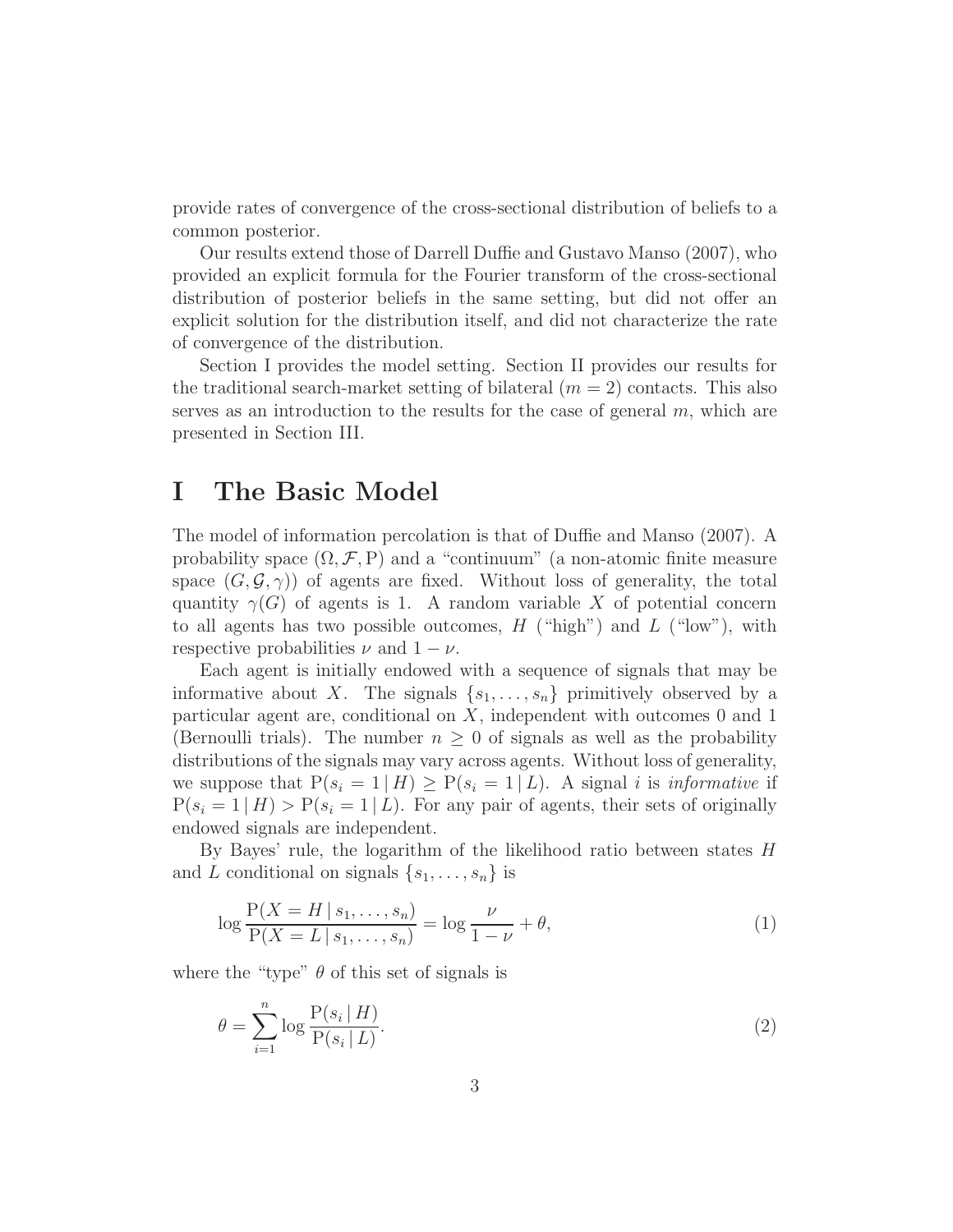The higher the type  $\theta$  of the set of signals, the higher is the likelihood ratio between states  $H$  and  $L$  and the higher the posterior probability that  $X$  is high.

Any particular agent is matched to other agents at each of a sequence of Poisson arrival times with a mean arrival rate (intensity)  $\lambda$ , which is common across agents. At each meeting time, m−1 other agents are randomly selected from the population of agents.<sup>2</sup> The meeting group size m is a parameter of the information model that we shall vary. We assume that, for almost every pair of agents, the matching times and counterparties of one agent are independent of those of the other. We do not show the existence of such a random matching process.<sup>3</sup>

Suppose that whenever agents meet they communicate to each other their posterior probabilities, given all information to the point of that encounter, of the event that  $X$  is high. Duffie and Manso (2007) provide an example of a market setting in which this revelation of beliefs occurs through the observation of bids submitted by risk-neutral investors in an auction for a forward contract on an asset whose payoff is  $X$ . Using the same arguments as in Proposition 3 of Duffie and Manso (2007), we know that whenever an agent of type  $\theta$  meets an agent with type  $\phi$  and they communicate to each other their posterior distributions of  $X$ , they both attain the posterior type  $\theta + \phi$ . Moreover, whenever m agents of respective types  $\phi_1, \ldots, \phi_m$  share their beliefs, they attain the common posterior type  $\phi_1 + \cdots + \phi_m$ .

We let  $\mu_t$  denote the cross-sectional distribution of posterior types in the population at time t. That is, for any real interval  $(a, b)$ ,  $\mu_t((a, b))$  (also denoted  $\mu_t(a, b)$  for simplicity) is the fraction of the population whose type at time t is in  $(a, b)$ . Because the total quantity  $\gamma(G)$  of agents is 1, we can view  $\mu_t$  as a probability distribution. The initial distribution  $\mu_0$  of types is

<sup>&</sup>lt;sup>2</sup>That is, each of the  $m-1$  matched agents is chosen at random from the population, without replacement, with the uniform distribution, which we can take to be the agent-space measure  $\gamma$ . Duffie and Yeneng Sun (2007) provide a complete construction for independent random matching from a large set (a non-atomic measure space) of agents, for the case  $m = 2$ .

<sup>&</sup>lt;sup>3</sup>For the case of groups of size  $m = 2$ , Duffie and Sun (2007) show existence for the discrete-time analogue of this random matching model. For the case of a finite number of agent types, the associated exact law of large numbers for the cross-sectional distribution of the type processes is provided by Duffie and Sun (2005). Gaston Giroux (2005) proves convergence of the naturally associated finite-agent discrete-time model to the analogous continuous-time model matching model of Duffie, Nicolae Gârleanu, and Lasse Pedersen (2005) as the number of agents grows large.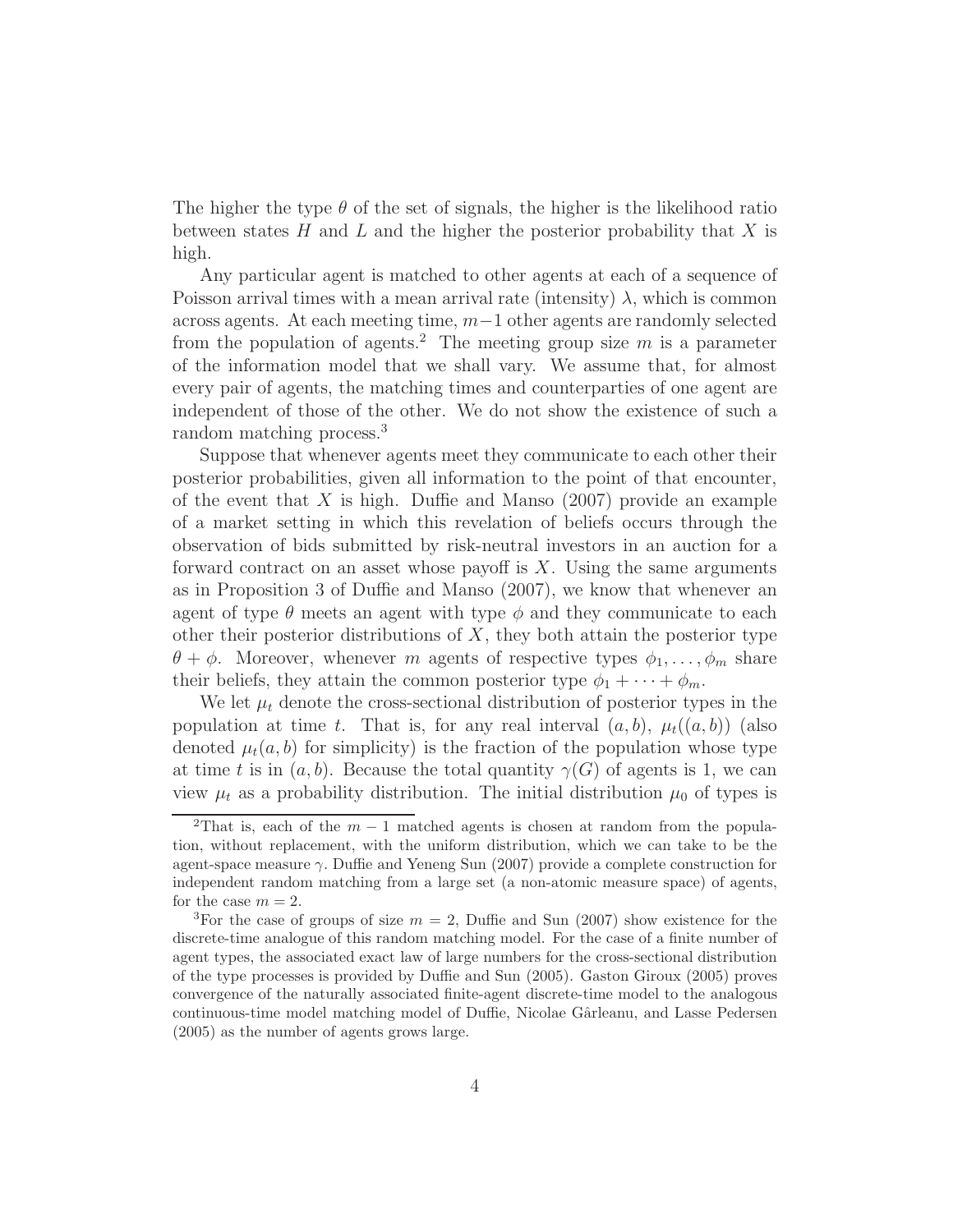that induced by some particular initial allocation of signals to agents. In the following analysis we assume that there is a positive mass of agents that has at least one informative signal. This implies that the first moment  $m_1(\mu_0)$  is strictly positive if  $X = H$ , and that  $m_1(\mu_0) < 0$  if  $X = L$ . We assume that the initial law  $\mu_0$  has a moment generating function,  $z \mapsto \int e^{z\theta} \mu_0(d\theta)$ , that is finite on a neighborhood of  $z = 0$ .

## II Two-Agent Meetings

We now calculate the explicit belief distribution in the population at any given time, and the rate of convergence of beliefs to a common posterior, in a setting with  $m = 2$  agents at each meetings. This is the standard setting for search-based models of labor, money, and asset markets. In this setting, the cross-sectional distribution of types is determined by the evolution equation

$$
\mu_t = \mu_0 + \lambda \int_0^t (\mu_s * \mu_s - \mu_s) ds,
$$
\n(3)

where  $*$  is the convolution operator. This is intuitively understood if  $\mu_t$  has a density  $f_t(\cdot)$ , in which case the density  $f_t(\theta)$  of agents of type  $\theta$  is reduced at the rate  $\lambda f_t(\theta)$  at which agents of type  $\theta$  meet other agents and change type, and is increased at the aggregate rate  $\lambda \int f_t(\theta - y) f_t(y) dy$  at which an agent of some type y meets an agent of type  $\theta - y$ , and therefore becomes an agent of type  $\theta$ .

The following result provides an explicit solution for the cross-sectional type distribution, in the form of a Wild summation.<sup>4</sup>

**Proposition 1** The unique solution of (3) is

$$
\mu_t = \sum_{n \ge 1} e^{-\lambda t} (1 - e^{-\lambda t})^{n-1} \mu_0^{*n},\tag{4}
$$

where  $\rho^{*n}$  denotes the n-fold convolution of a measure  $\rho$ .

Proof As in Duffie and Manso (2007), we write the evolution equation (3) in terms of the Fourier transform  $\varphi(\cdot,t)$  of  $\mu_t$ , as

$$
\frac{\partial \varphi(s,t)}{\partial t} = -\lambda \varphi(s,t) + \lambda \varphi^2(s,t),\tag{5}
$$

<sup>4</sup>See E. Wild (1951).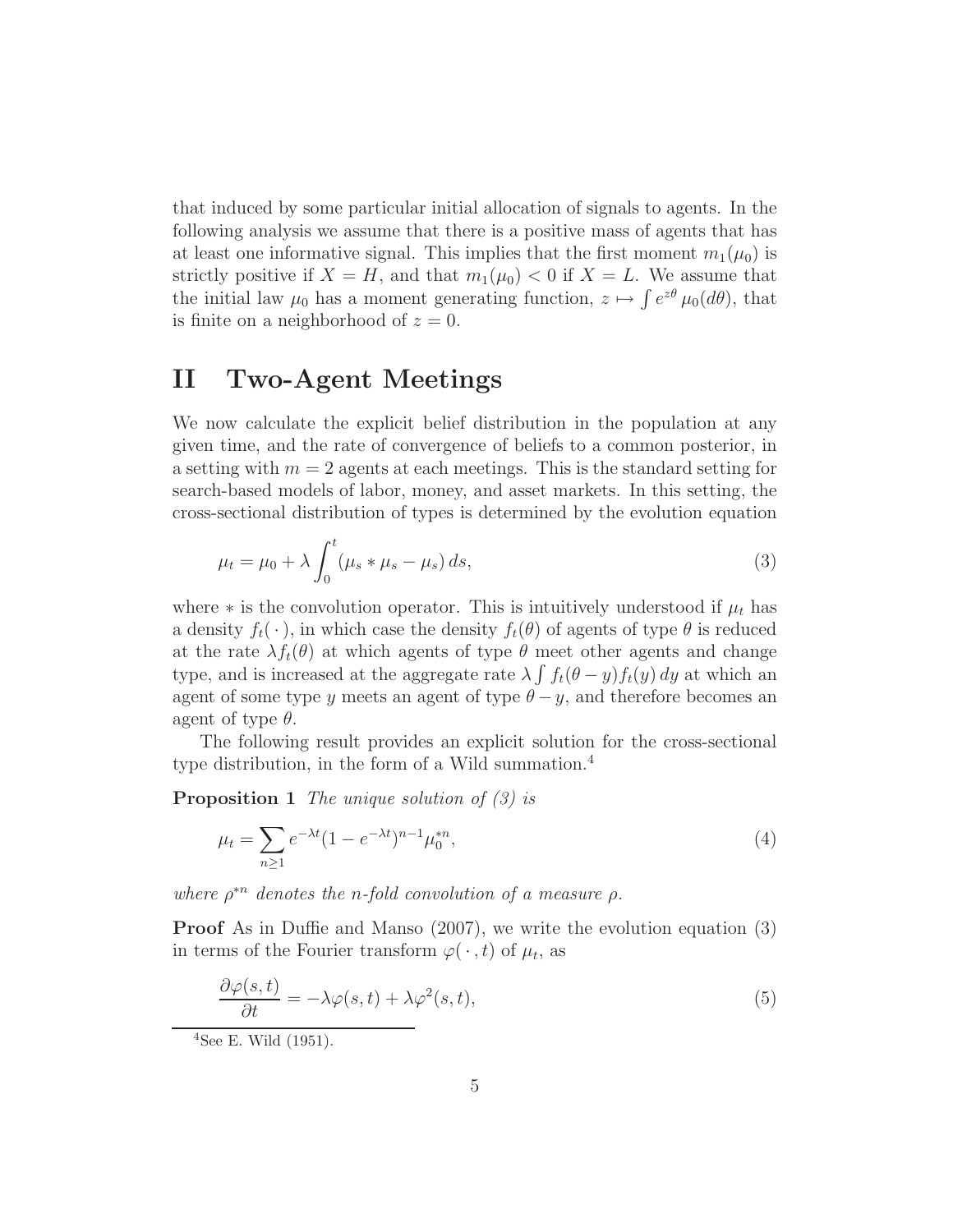with solution

$$
\varphi(s,t) = \frac{\varphi(s,0)}{e^{\lambda t}(1-\varphi(s,0)) + \varphi(s,0)}.
$$
\n(6)

This solution can be expanded as

$$
\varphi(s,t) = \sum_{n\geq 1} e^{-\lambda t} (1 - e^{-\lambda t})^{n-1} \varphi^n(s,0),\tag{7}
$$

which is identical to the Fourier transform of the right-hand side of (4).  $\blacksquare$ 

The Wild summation (4) shows that at each point in time the crosssectional distribution of types is a mixture of convolutions of the initial distribution  $\mu_0$  of types. In the Wild summation (4), the term  $e^{-\lambda t}(1-e^{-\lambda t})^{n-1}$ associated with the *n*-th convolution of  $\mu_0$  represents the fraction of agents that has been involved in  $(n-1)$  direct or indirect meetings up to time  $t$ <sup>5</sup>

This solution for the cross-sectional distribution of types is converted to an explicit distribution for the cross-sectional distribution  $\pi_t$  of posterior probabilities that  $X = H$ , using the fact that

$$
\pi_t(0,b) = \mu_t\left(-\infty, \log\frac{b}{(1-b)} - \log\frac{\nu}{(1-\nu)}\right). \tag{8}
$$

Like  $\mu_t$ , the beliefs distribution  $\pi_t$  has an outcome that differs depending on whether  $X = H$  or  $X = L$ .

We now provide explicit rates of convergence of the cross-sectional distribution of beliefs to a common posterior. In our setting, it turns out that all agents' beliefs converge to that of complete information, in that any agent's posterior probability of the event  ${X = H}$  converges to 1 on this event and to zero otherwise. In general, we say that  $\pi_t$  converges to a common posterior distribution  $\pi_{\infty}$  if, almost surely,  $\pi_t$  converges in distribution to  $\pi_{\infty}$ , and we say that convergence is exponential at the rate  $\alpha > 0$  if, for any b in  $(0, 1)$ , there are constants  $\kappa_0$  and  $\kappa_1$  such that

$$
e^{-\alpha t}\kappa_0 \le |\pi_t(0,b) - \pi_\infty(0,b)| \le e^{-\alpha t}\kappa_1.
$$

Thus, if there is a rate of convergence, it is unique.

<sup>&</sup>lt;sup>5</sup>Agent A is involved in an indirect meeting with agent C if agent A is involved in a direct meeting with agent B after agent B has been involved in a (direct or indirect) meeting with agent C.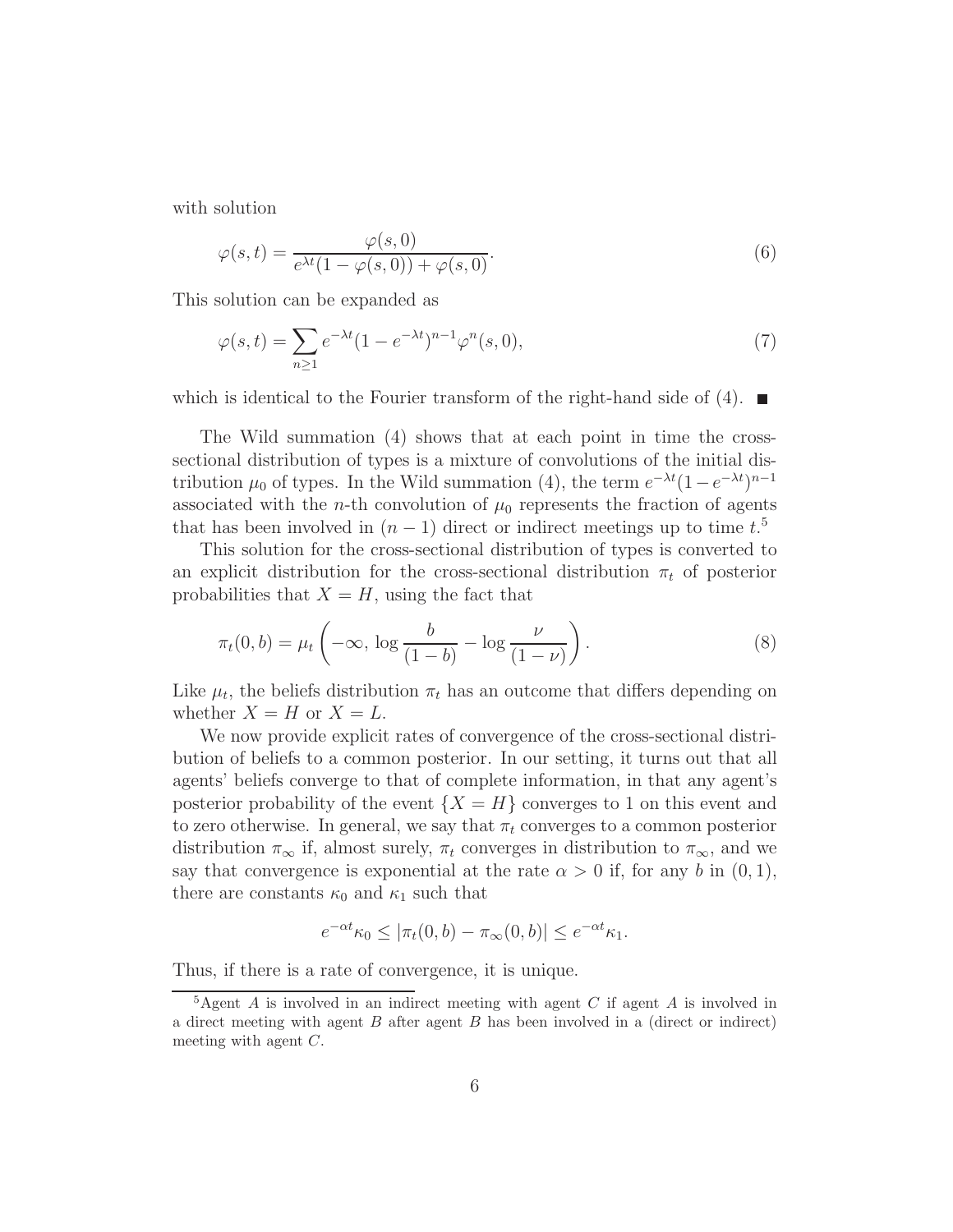Proposition 2 Convergence of the cross-sectional distribution of beliefs to that of complete information is exponential at the rate  $\lambda$ .

**Proof** Because of (8), the rate of convergence of  $\pi_t$  is the same as the rate of convergence to zero or 1, for any a, of  $\mu_t(-\infty, a)$ . We will provide the rate of convergence to zero of  $\mu_t(-\infty, a)$  on the event  $X = H$ . A like argument gives the same rate of convergence to 1 on the event  $X = L$ .

From  $(4)$ ,

$$
\mu_t(-\infty, a) \ge e^{-\lambda t} \mu_0(-\infty, a). \tag{9}
$$

We fix  $n_0$  such that  $m_1(\mu_0) > a/n$  for  $n > n_0$  and we let  $\{Y_n\}_{n>1}$  be independent random variables with distribution  $\mu_0$ . Then,

$$
\mu_t(-\infty, a) = \sum_{n=1}^{n_0} e^{-\lambda t} (1 - e^{-\lambda t})^{n-1} P\left[\sum_{i=1}^n \left(Y_i - \frac{a}{n}\right) \le 0\right] + \sum_{n=n_0+1}^{\infty} e^{-\lambda t} (1 - e^{-\lambda t})^{n-1} P\left[\sum_{i=1}^n \left(Y_i - \frac{a}{n}\right) \le 0\right].
$$
 (10)

It is clear that there exists a constant  $\beta$  such that, for all t, the first term on the right-hand side of equation (10) is less than  $\beta e^{-\lambda t}$ . Therefore, we only need to worry about the second term on the right-hand side of equation (10). From a standard result in probability theory,<sup>6</sup> if Y is a random variable with a finite strictly positive mean and a moment generating function that is finite on  $(-c, 0]$  for some  $c > 0$ , then  $P(Y \le 0) \le \inf_{-c < s < 0} E[e^{sY}] < 1$ . For  $n > n_0$ , for some fixed  $c > 0$ , we then have that

$$
P\left[\sum_{i=1}^{n} \left(Y_i - \frac{a}{n}\right) \le 0\right] \le \inf_{-c < s < 0} E\left[e^{s\left(\sum_{i=1}^{n} (Y_i - a/n)\right)}\right]
$$
\n
$$
= \left(\inf_{-c < s < 0} E\left[e^{s(Y_1 - a/n)}\right]\right)^n
$$
\n
$$
\le e^{ac} \left(\inf_{-c < s < 0} E\left[e^{sY_1}\right]\right)^n
$$
\n
$$
\le e^{ac} \gamma^n, \tag{11}
$$

 ${}^{6}$ See, for example, Jeffrey Rosenthal (2000), pp. 90-92.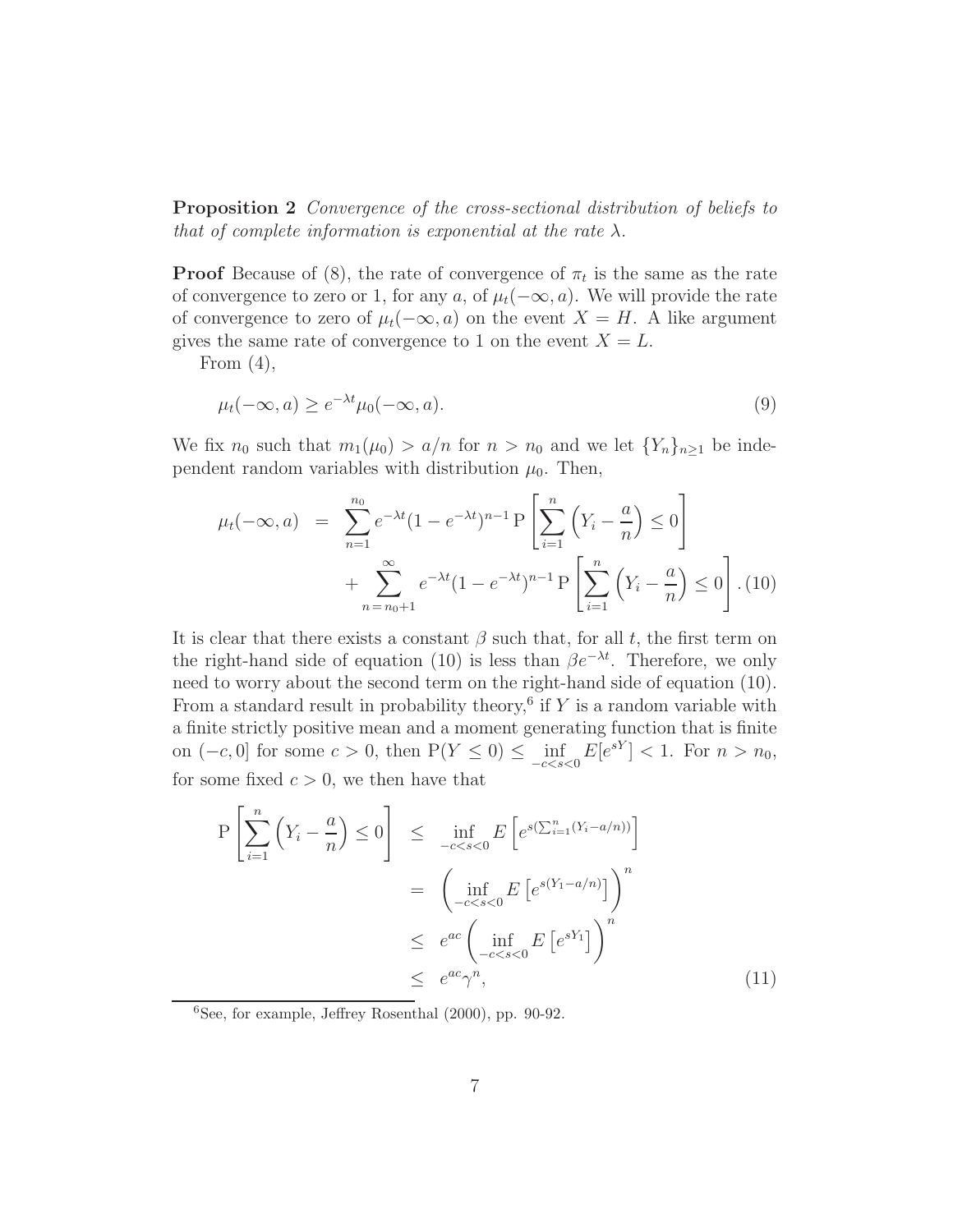with  $\gamma$  < 1. The first inequality comes from the standard result in probability theory stated above and the last inequality comes from the fact that Y has positive mean and a finite moment generating function.

From (11), we conclude that the second term on the right-hand side of equation (10) is bounded by  $e^{ac} \frac{\gamma}{1-\gamma}$  $\frac{\gamma}{1-\gamma}e^{-\lambda t}$ . Therefore,

$$
\mu_0(-\infty, a)e^{-\lambda t} \le \mu_t(-\infty, a) \le \left(\beta + e^{ac} \frac{\gamma}{1-\gamma}\right) e^{-\lambda t},\tag{12}
$$

and the proof is complete. ■

## III Multi-Agent Meetings

For the case of m agents at each meeting, the evolution of the cross-sectional distribution of types is similarly given by:

$$
\mu_t = \mu_0 + \lambda \int_0^t (\mu_s^{*m} - \mu_s) \, ds,\tag{13}
$$

as explained in Duffie and Manso (2007). A solution for the cross-sectional distribution of beliefs at any time t is given explicitly by (8) and the following extension of the Wild summation formula for the type distribution.

Proposition 3 The unique solution of  $(13)$  is

$$
\mu_t = \sum_{n\geq 1} a_{[(m-1)(n-1)+1]} e^{-\lambda t} (1 - e^{-(m-1)\lambda t})^{n-1} \mu_0^{*[(m-1)(n-1)+1]}, \tag{14}
$$

where  $a_1 = 1$  and, for  $n > 1$ ,

$$
a_{(m-1)(n-1)+1} = \frac{1}{m-1} \left( 1 - \sum_{\begin{array}{c} \{i_1, \dots, i_{(m-1)} < n \\\sum_{i_k = n + m - 2} \end{array}\n} \prod_{k=1}^{m-1} a_{[(m-1)(i_k - 1) + 1]} \right). \tag{15}
$$

**Proof** From (13), the Fourier transform of  $\mu_t$  satisfies

$$
\frac{\partial \varphi(s,t)}{\partial t} = -\lambda \varphi(s,t) + \lambda \varphi^m(s,t),\tag{16}
$$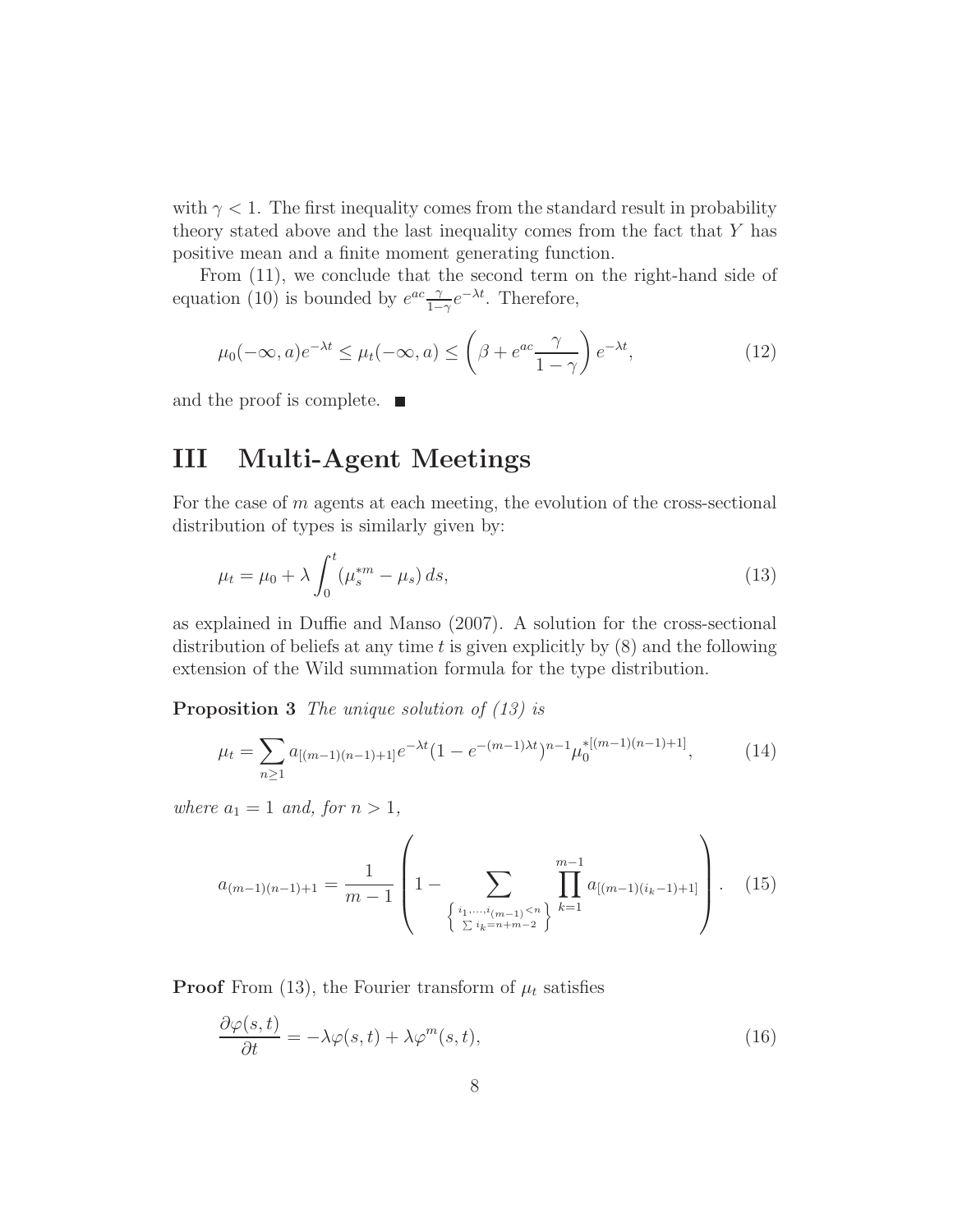whose solution satisfies

$$
\varphi(s,t)^{m-1} = \frac{\varphi(s,0)^{m-1}}{e^{(m-1)\lambda t}(1-\varphi^{m-1}(s,0)) + \varphi^{m-1}(s,0)}.
$$
\n(17)

Following steps analogous to those of Proposition 1,

$$
\mu_t^{*(m-1)} = \sum_{n \ge 1} e^{-(m-1)\lambda t} (1 - e^{-(m-1)\lambda t})^{n-1} \mu_0^{*(m-1)n}.
$$
 (18)

Let  $\nu_t$  denote the right-hand side of (14). By recursively calculating the convolution,

$$
\nu_t^{*(m-1)} = \left( \sum_{n \ge 1} a_{[(m-1)(n-1)+1]} e^{-\lambda t} (1 - e^{-(m-1)\lambda t})^{n-1} \mu_0^{*(m-1)(n-1)+1} \right)^{*(m-1)}
$$
\n
$$
= \sum_{n \ge 1} \beta_n e^{-(m-1)\lambda t} (1 - e^{-(m-1)\lambda t})^{n-1} \mu_0^{*(m-1)n} \tag{19}
$$

$$
= \sum_{n\geq 1}^{n\geq 1} e^{-(m-1)\lambda t} (1 - e^{-(m-1)\lambda t})^{n-1} \mu_0^{*(m-1)n}, \tag{20}
$$

where

$$
\beta_n = \sum_{\left\{\iota_1,\ldots,\iota_{(m-1)}\atop \sum i_k = n+m-2\right\}} \prod_{k=1}^{m-1} a_{[(m-1)(i_k-1)+1]},
$$

and where the last equality follows from the definition of  $a_{[(m-1)(n-1)+1]}$  for  $n \geq 1$ . Thus,  $\nu_t^{*(m-1)} = \mu_t^{*(m-1)}$  $t_t^{*(m-1)}$ , and it remains to show that the distribution  $\mu_t$  is uniquely characterized by its convolution of order  $m-1$ . This follows<sup>7</sup> from the fact that  $\mu_0$ , and therefore  $\mu_t^{*k}$  for any t and k, have a moment generating function in a neighborhood of zero and a non-zero first moment on the event  $\{X = H\}$ .

<sup>&</sup>lt;sup>7</sup>Because, on  $\{X = H\}$ , the derivative of the moment generating function of  $\mu_0$  at zero is the first moment of  $\mu_0$ , which is positive, the moment generating function is strictly less than 1 in an interval  $(-\epsilon, 0]$ , for a sufficiently small  $\epsilon > 0$ . This implies that there is an analogous explicit solution for the moment generating function of  $\mu_t^{*n}$ , for any n and t, on a small negative interval. The  $(m-1)$ -st root of the moment generating function of  $\mu_t^{*(m-1)}$ , on such an interval, uniquely determines the associated measure  $\mu_t$ . For additional details, see Patrick Billingsley (1986), p. 408.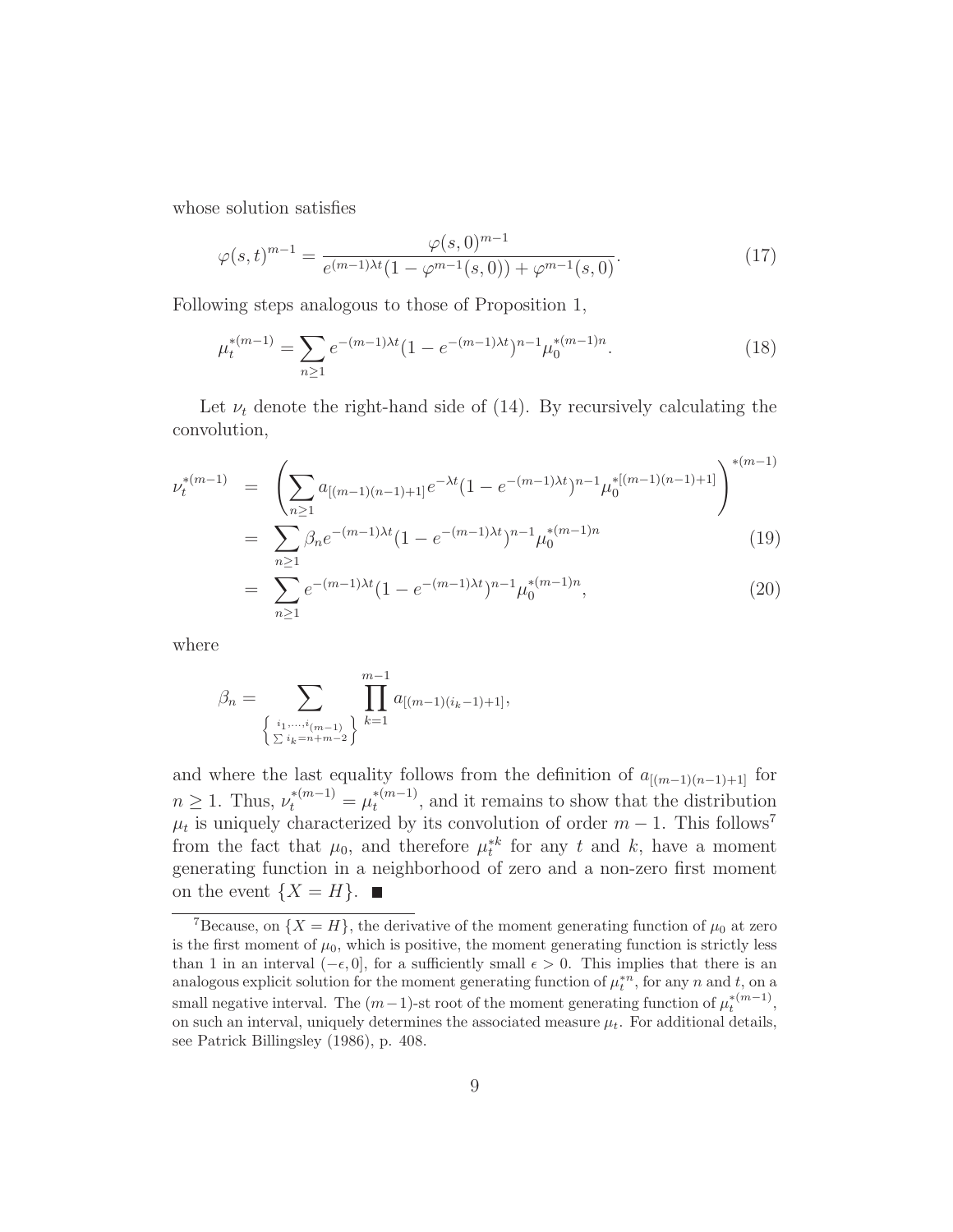Proposition 4 For any meeting group size m, convergence of the crosssectional distribution of beliefs to that of complete information is exponential at the rate  $\lambda$ .

**Proof** Again, it is enough to derive the rate of convergence of  $\mu_t(-\infty, a)$  to zero on the event  $\{X = H\}$ . From (14),

$$
\mu_t(-\infty, a) \ge e^{-\lambda t} \mu_0(-\infty, a). \tag{21}
$$

Now, from  $(18)$  and our analysis in Section II, we know that for some constant  $\kappa > 0$ ,

$$
\mu_t^{*(m-1)}(-\infty, (m-1)a) \le \kappa e^{-(m-1)\lambda t}.
$$
\n(22)

From the fact that

$$
(\mu_t(-\infty, a))^{m-1} \le \mu_t^{*(m-1)}(-\infty, (m-1)a), \tag{23}
$$

we conclude that

$$
\mu_t(-\infty, a) \le \kappa^{\frac{1}{m-1}} e^{-\lambda t}.\tag{24}
$$

From (21) and (24), it follows that the rate of convergence of  $\mu_t(-\infty, a)$  to zero is  $\lambda$ , completing the proof.  $\blacksquare$ 

Because the expected rate at which a particular individual enters meetings is  $\lambda$  per year, independence and a formal application of the law of large numbers implies that the total quantity of m-agent meetings per year is  $\lambda/m$ , almost surely. So the total annual attendance at meetings is almost surely  $\lambda$  per year, invariant<sup>8</sup> to m. Our results show that total attendance at meetings is what matters for information convergence rates.

A simple calculation using equation (18) shows that the average number of signals observed (directly or indirectly) by an agent grows exponentially at rate  $(m-1)\lambda$ . This stands in contrast with Proposition 3, which shows

<sup>8</sup>This is not about large numbers, or uncertainty. For example, suppose each member of a group  $\{A, B, C, D\}$  of 4 agents holds one meeting with a different member of the group. For example,  $A$  meets with  $B$ , and  $C$  meets with  $D$ . Then there is a total of two meetings, and each individual attends one meeting. If the 4 agents meet all together, once, we have the same total attendance, and the same rate at which each individual attends a meeting.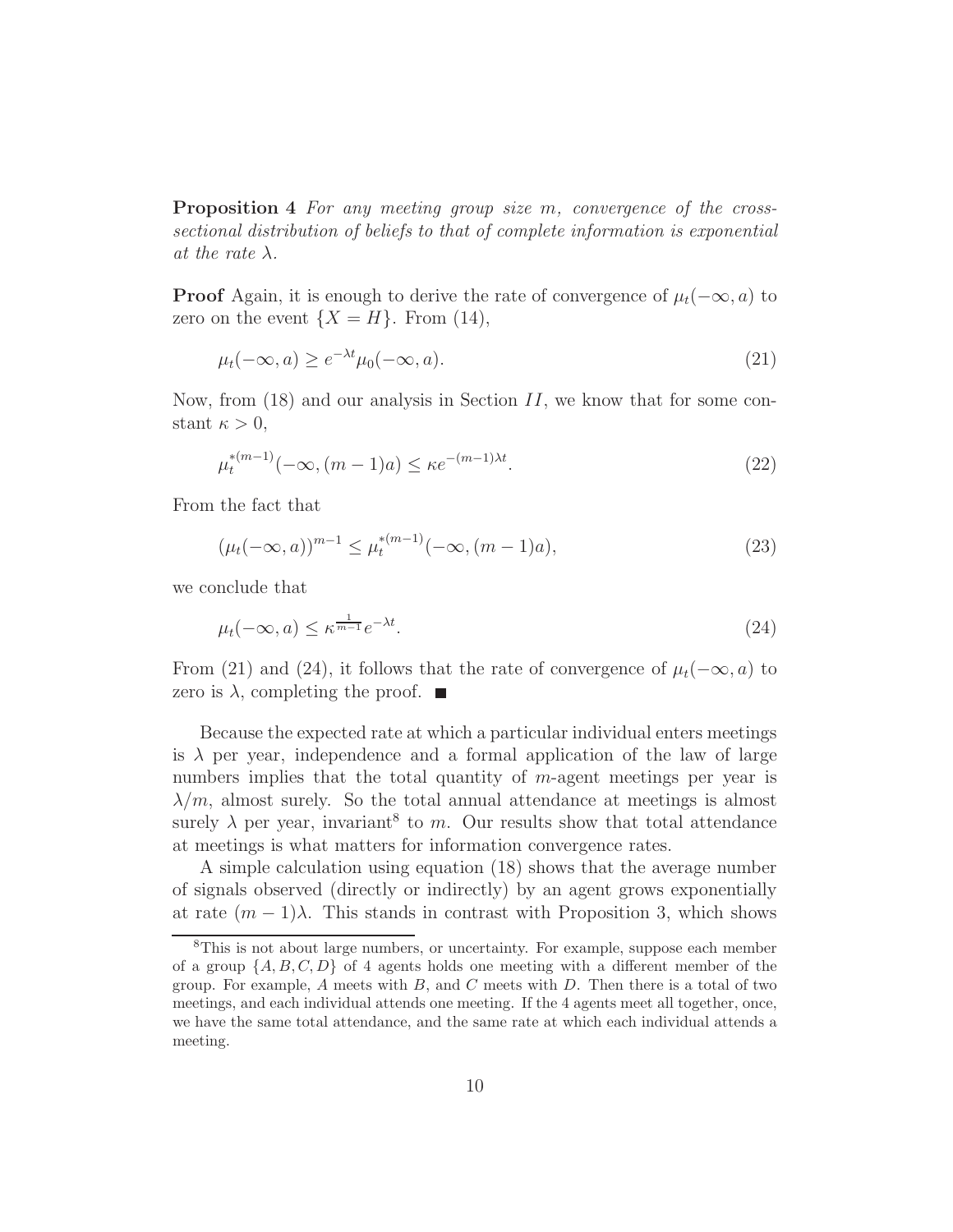that convergence to a common posterior is exponential at the rate  $\lambda$ , which is independent of meeting group size. The proof of Proposition 3 sheds some light on this issue. From equation (21), one can see that the rate of convergence when m agents meet is at most  $\lambda$  due to the first term in the Wild summation (14), which is associated with agents that have never met other agents. In our model, after some time has passed, most of the agents will be very well-informed and meeting only one such well-informed agent is likely to be enough to move an agent's beliefs close to the truth. Therefore, it is the agents who have not been involved in any meetings that are responsible for slowing down convergence. From the Wild summation representation, the fraction of agents that have not been involved in any meetings up to time  $t$ is equal to  $e^{-\lambda t}$ , which is independent of meeting group size.

### IV Market Example

In this section, we use our model to study information transmission in a decentralized market setting similar to that studied in Duffie and Manso (2007).

In this market example, uninformed buyers hedge the uncertainty in  $X$ , which is assumed to be revealed at some time  $T > 0$ . A continuum of riskneutral sellers are initially endowed with signals about  $X$ , so that the initial cross-sectional distribution of their types is  $\mu_0$ <sup>9</sup>

When an uninformed buyer arrives at the market he contacts two informed sellers randomly selected from the population and conducts a secondprice auction, to determine the price at which he purchases a financial asset that pays 1 at time T if the true state of nature is  $H$  and 0 otherwise. After the purchase, the uninformed buyer leaves the market. Each informed seller participates in a sequence of these auctions with Poisson arrival times and mean arrival rate (intensity)  $\lambda$ . All bids that occur in an auction are observed by only the buyer and by the sellers participating in that auction. The discount rate is normalized to 1.

<sup>9</sup>For the particular market example we study here, it is important to assume that the probabilities  $P(s_i = 1 | H)$  and  $P(s_i = 1 | L)$  of each of the signals in the economy are common knowledge among sellers. However, because the equilibrium in each of the auctions will be independent of the cross-sectional distribution of posteriors, it is not necessary to assume that sellers know the initial distribution of information endownment in the population.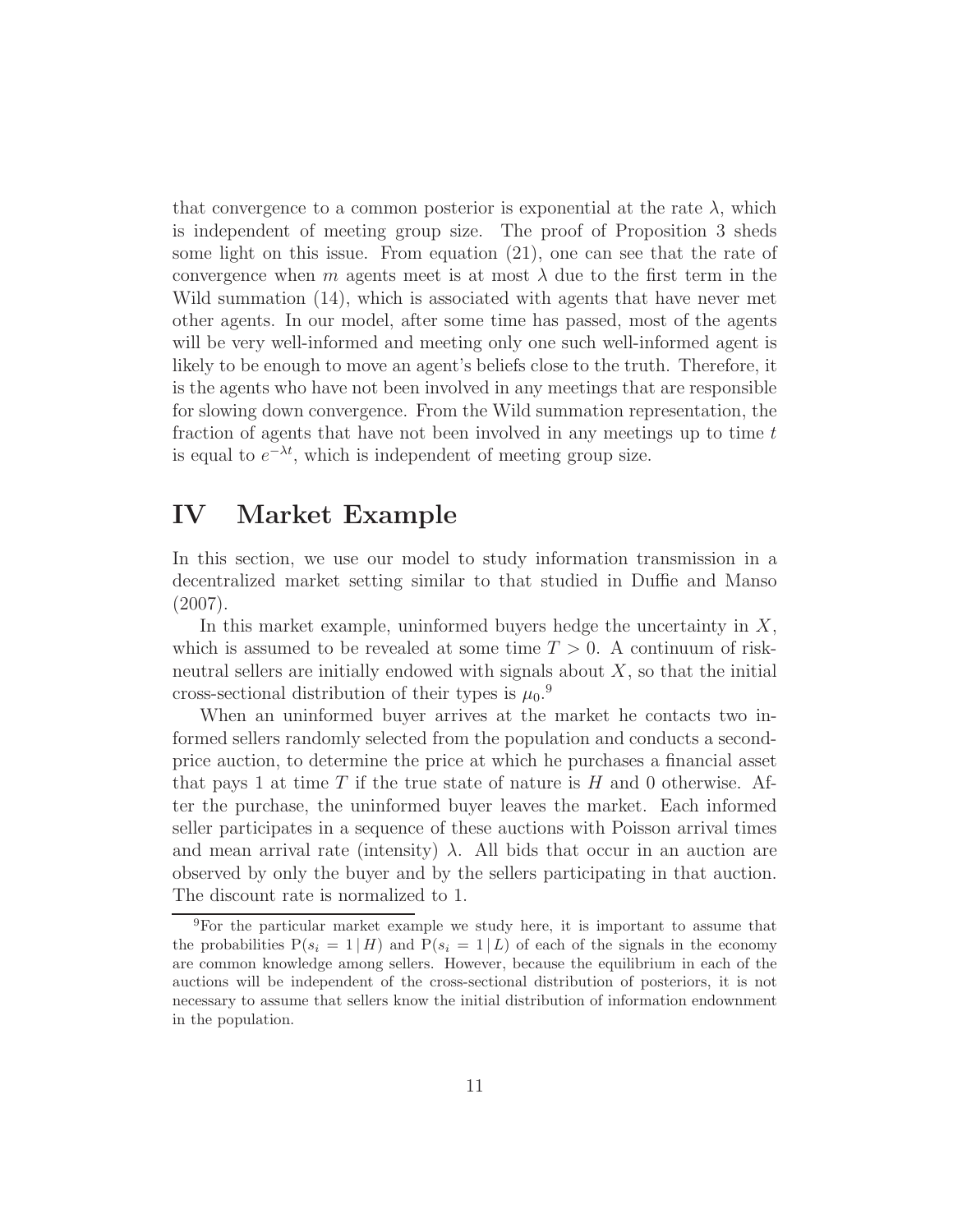These second-price common-value auctions are known as "wallet games" and have been studied by Paul Klemperer (1998). In the unique symmetric equilibrium of each auction, the sellers bid their posterior probabilities that  $X$  is high. Given that the opponent is following the same strategy, a seller of posterior  $p_i$  who wins at price p is pleased to be a winner as long as  $p_i \leq p$ but would lose money for being a winner at any lower price. This equilibrium is independent of the cross-sectional distribution of posteriors.

Since there is a one-to-one mapping between type and posterior, informed sellers learn the types of the other seller participating in the auction. The dynamics of information transmission is thus as described in Section  $II$ <sup>10</sup>

For a numerical example, we let  $\lambda = 1$ , so that one unit of time is the mean time inter-contact time for the informed sellers, and we let  $\nu = 1/2$ so that the common prior that the state is  $H$  is  $1/2$ . Each seller initially observes a signal s such that  $P(s=1|H) + P(s=1|L) = 1$  and  $P(s=1|H)$ is drawn from a uniform distribution over the interval  $[1/2, 1]$ . On the event  ${X = H}$  of a high outcome, this initial allocation of signals induces an initial cross-sectional density  $f(p) = 2p$  for the prior likelihood p of a high state, for  $p \in [0, 1]$ . Using (8) and a change of variable argument, we obtain the initial distribution  $\mu_0$  of types. We then use (3) and another simple change of variables argument to obtain the evolution of the cross-sectional posteriors on the event  $\{X = H\}.$ 

The evolution of the cross-sectional posterior probability is illustrated in Figures 1. Figure 2 shows that the evolution of the mean of the cross-sectional distribution of posterior probability of a high state, and the evolution of the cross-sectional standard deviation of this posterior probability.

 $10$  For the case with more than two sellers, in equilibrium, informed sellers do not bid their types, but the bidding strategy will still be strictly increasing in type. Therefore, when there are more than two sellers, the results of Section III describe the dynamics of information transmission.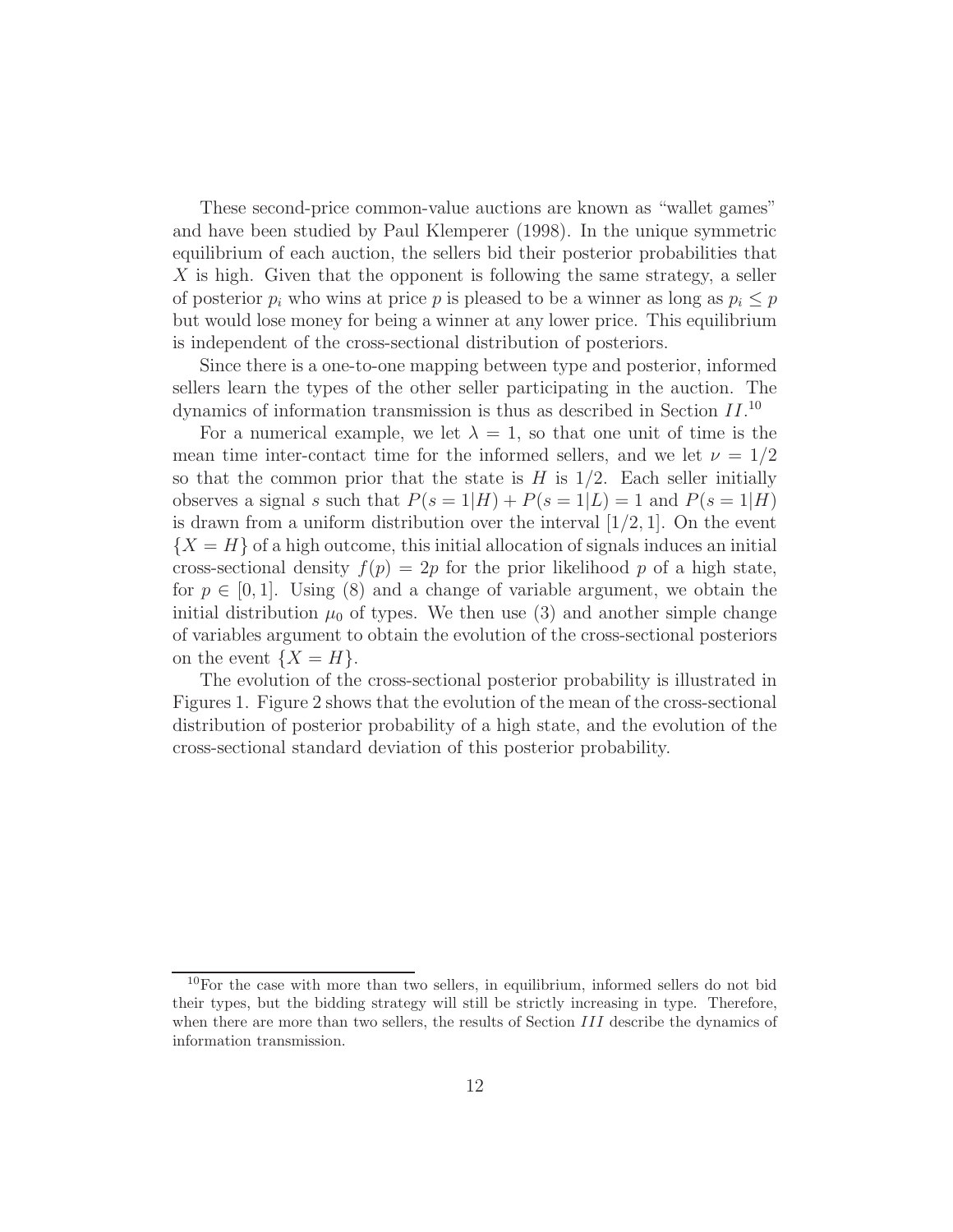

Figure 1: On the event  $\{X = H\}$ , the evolution of the cross-sectional population density of posterior probability of the event  $\{X = H\}.$ 

#### References

Arrow, Kenneth. 1974. The Limits of Organization. Norton, New York.

Banerjee, Abhijit, and Drew Fudenberg. 2004. "Word-of-Mouth Learning." Games and Economic Behavior, 46: 1-22.

Billingsley, Patrick. 1986. Probability and Measure, Second Edition, Wiley, New York.

Blouin, Max, and Roberto Serrano. 2001. "A Decentralized Market with Common Values Uncertainty: Non-Steady States." Review of Economic Studies, 68: 323-346.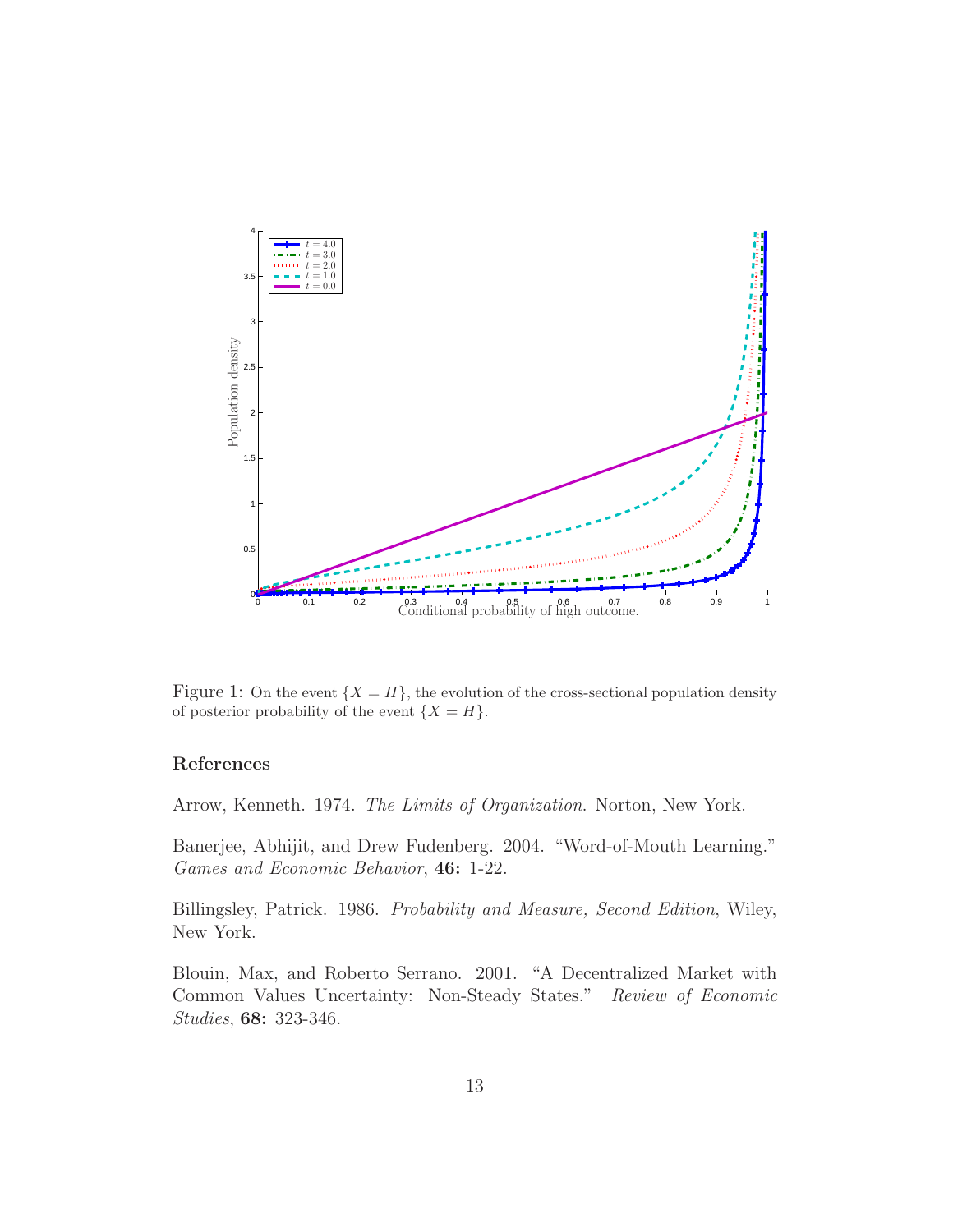

Figure 2: On the event  $\{X = H\}$ , the evolution of the cross-sectional mean and standard deviation of the posterior probability of the event  $\{X = H\}.$ 

Duffie, Darrell, Nicolae Gârleanu, and Lasse Heje Pedersen. 2005. "Overthe-Counter Markets." Econometrica, 73: 1815-1847.

Duffie, Darrell, and Gustavo Manso. 2007. "Information Percolation in Large Markets." American Economic Review Papers and Proceedings, 97: 203-209.

Duffie, Darrell, and Yeneng Sun. 2007. "Existence of Independent Random Matching." Annals of Applied Probability, 17: 386-419.

Duffie, Darrell, and Yeneng Sun. 2005. "The Exact Law of Large Numbers for Independent Random Matching." Stanford University Working Paper.

Gale, Douglas. 1986a. "Bargaining and Competition Part I: Characterization." Econometrica, 54: 785-806.

Gale, Douglas. 1986b. "Bargaining and Competition Part II: Existence." Econometrica, 54: 807-818.